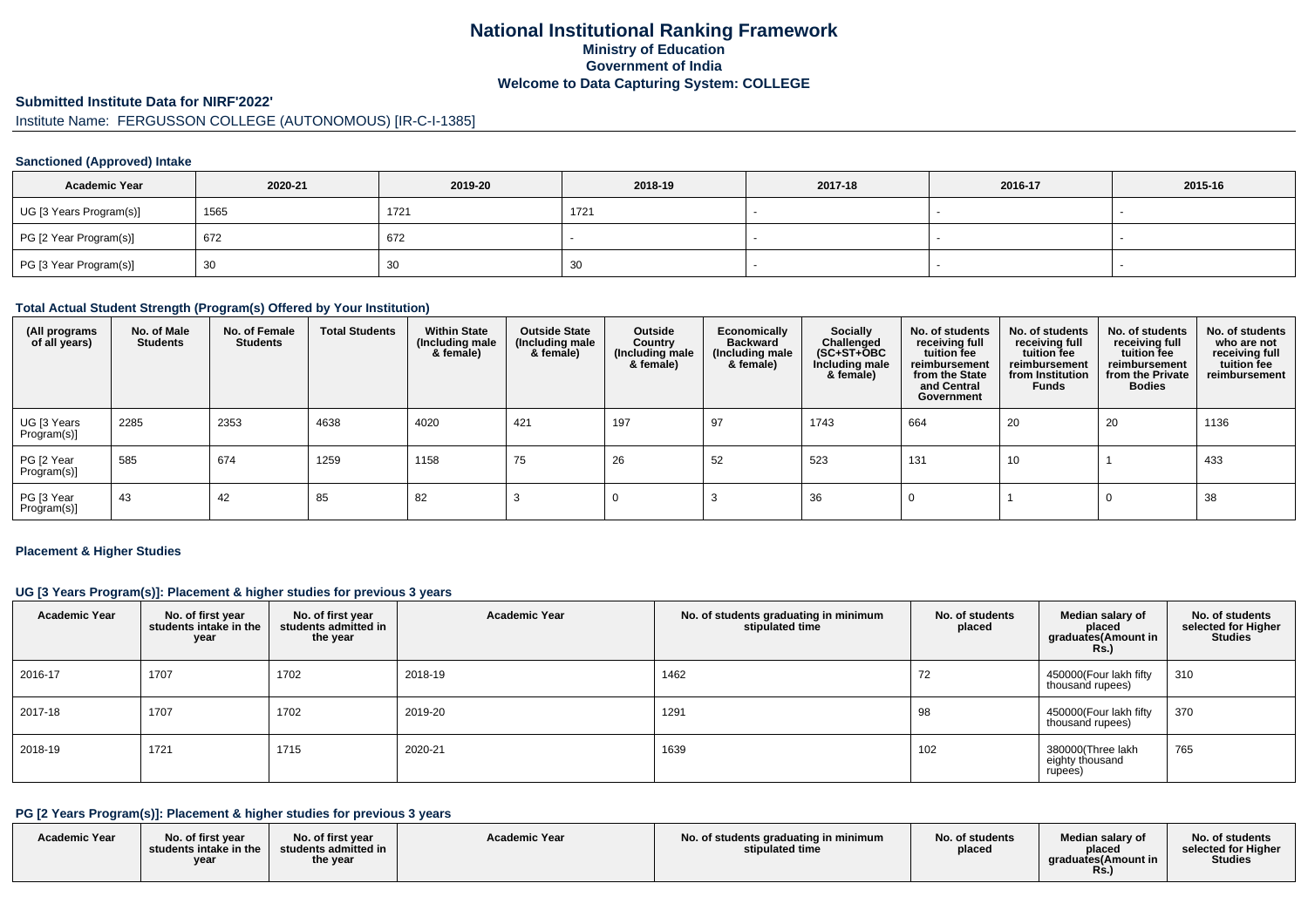| 2017-18 | 672 | 672 | 2018-19 | 655 | 70<br>$\sqrt{2}$ | 450000 (Four lakh fifty<br>thousand rupees)    | 85 |
|---------|-----|-----|---------|-----|------------------|------------------------------------------------|----|
| 2018-19 | 672 | 672 | 2019-20 | 527 | 105              | 450000(Four lakh fifty<br>thousand rupees)     | 78 |
| 2019-20 | 672 | 770 | 2020-21 | 590 | 151              | 420000(four lakh<br>twenty thousand<br>rupees) | 40 |

## **PG [3 Years Program(s)]: Placement & higher studies for previous 3 years**

| <b>Academic Year</b> | No. of first year<br>students intake in the<br>year | No. of first year<br>students admitted in<br>the year | <b>Academic Year</b> | No. of students graduating in minimum<br>stipulated time | No. of students<br>placed | Median salary of<br>placed<br>graduates(Amount in<br><b>Rs.</b> ) | No. of students<br>selected for Higher<br><b>Studies</b> |
|----------------------|-----------------------------------------------------|-------------------------------------------------------|----------------------|----------------------------------------------------------|---------------------------|-------------------------------------------------------------------|----------------------------------------------------------|
| 2016-17              | 30                                                  | 30                                                    | 2018-19              | 30                                                       | 3U                        | 450000(Four lakh fifty<br>thousand rupees)                        |                                                          |
| 2017-18              | 30                                                  | 30                                                    | 2019-20              | 30                                                       | - 30                      | 450000(Four lakh fifty<br>thousand rupees)                        |                                                          |
| 2018-19              | 30                                                  | 30                                                    | 2020-21              |                                                          | 20                        | 400000(four lakh<br>rupees)                                       |                                                          |

## **Financial Resources: Utilised Amount for the Capital expenditure for previous 3 years**

| <b>Academic Year</b>                                                                                 | 2020-21                                                                     | 2019-20                                                                            | 2018-19                                                                                     |  |  |  |  |  |  |
|------------------------------------------------------------------------------------------------------|-----------------------------------------------------------------------------|------------------------------------------------------------------------------------|---------------------------------------------------------------------------------------------|--|--|--|--|--|--|
|                                                                                                      | <b>Utilised Amount</b>                                                      | <b>Utilised Amount</b>                                                             | <b>Utilised Amount</b>                                                                      |  |  |  |  |  |  |
| Annual Capital Expenditure on Academic Activities and Resources (excluding expenditure on buildings) |                                                                             |                                                                                    |                                                                                             |  |  |  |  |  |  |
| Library                                                                                              | 791735 (Seven Lakh Ninety One Thousand Seven Hundred<br>Thirty Five Rupees) | 1517000 (Fifteen lakh seventeen thousand)                                          | 1511541 (Fifteen lakh eleven thousand five hundred forty one<br>rupees)                     |  |  |  |  |  |  |
| New Equipment for Laboratories                                                                       | 1982607 (Nineteen Lakh Eighty Two Thousand Six Hundred<br>Seven Rupees)     | 6968771 (Sixty nine lakh sixty eight thousand seven hundred<br>seventy one rupees) | 12425281 (One crore twenty four lakh twenty five thousand two<br>hundred eighty one rupees) |  |  |  |  |  |  |
| Other expenditure on creation of Capital Assets (excluding<br>expenditure on Land and Building)      | 737446 (Seven Lakh Thirty Seven Thousand Four Hundred<br>Fourty Six)        | 1675361 (Sixteen Lakh Seventy Five Thousand Three Hundred<br>Sixty One             | 3117398 (Thirty one lakh seventeen thousand three hundred<br>ninety eight rupees)           |  |  |  |  |  |  |

### **Financial Resources: Utilised Amount for the Operational expenditure for previous 3 years**

| <b>Academic Year</b>                                                                                                                                                                            | 2020-21                                                                                              | 2019-20                                                                                        | 2018-19                                                                                             |  |  |  |  |  |  |
|-------------------------------------------------------------------------------------------------------------------------------------------------------------------------------------------------|------------------------------------------------------------------------------------------------------|------------------------------------------------------------------------------------------------|-----------------------------------------------------------------------------------------------------|--|--|--|--|--|--|
|                                                                                                                                                                                                 | <b>Utilised Amount</b>                                                                               |                                                                                                | <b>Utilised Amount</b>                                                                              |  |  |  |  |  |  |
| <b>Annual Operational Expenditure</b>                                                                                                                                                           |                                                                                                      |                                                                                                |                                                                                                     |  |  |  |  |  |  |
| Salaries (Teaching and Non Teaching staff)                                                                                                                                                      | 327346536 (Thirty two crore seventy three lakh forty six<br>thousand five hundred thirty six rupees) | 347013496 (Thirty four crore seventy lakh thirteen thousand<br>four hundred ninety six rupees) | 282453514 (Twenty eight crore twenty four lakhfifty three<br>thousand five hundred fourteen rupees) |  |  |  |  |  |  |
| Maintenance of Academic Infrastructure or consumables and<br>other running expenditures (excluding maintenance of hostels<br>and allied services, rent of the building, depreciation cost, etc) | 37038046 (Three Crore seventy lakh thirty eight thousand<br>fourty six rupees)                       | 42401153 (Four Crore Twenty Four Lakhs One Thousand One<br>Hundred Fifty Three)                | 20505959 (Two crore five lakh five thousand nine hundred fifty<br>nine rupees)                      |  |  |  |  |  |  |
| Seminars/Conferences/Workshops                                                                                                                                                                  | 288366 (Two Lakh Eighty Eight Thousand Three Hundred Sixty<br>Six rupees)                            | 438736 (Four lakh thirty eight thousand seven hundred thirty<br>six rupees)                    | 316584 (Three lakh sexteen thousand five hundred eighty four<br>rupees)                             |  |  |  |  |  |  |

#### **PCS Facilities: Facilities of physically challenged students**

| 1. Do your institution buildings have Lifts/Ramps? | Yes, more than 60% of the buildings |
|----------------------------------------------------|-------------------------------------|
|                                                    |                                     |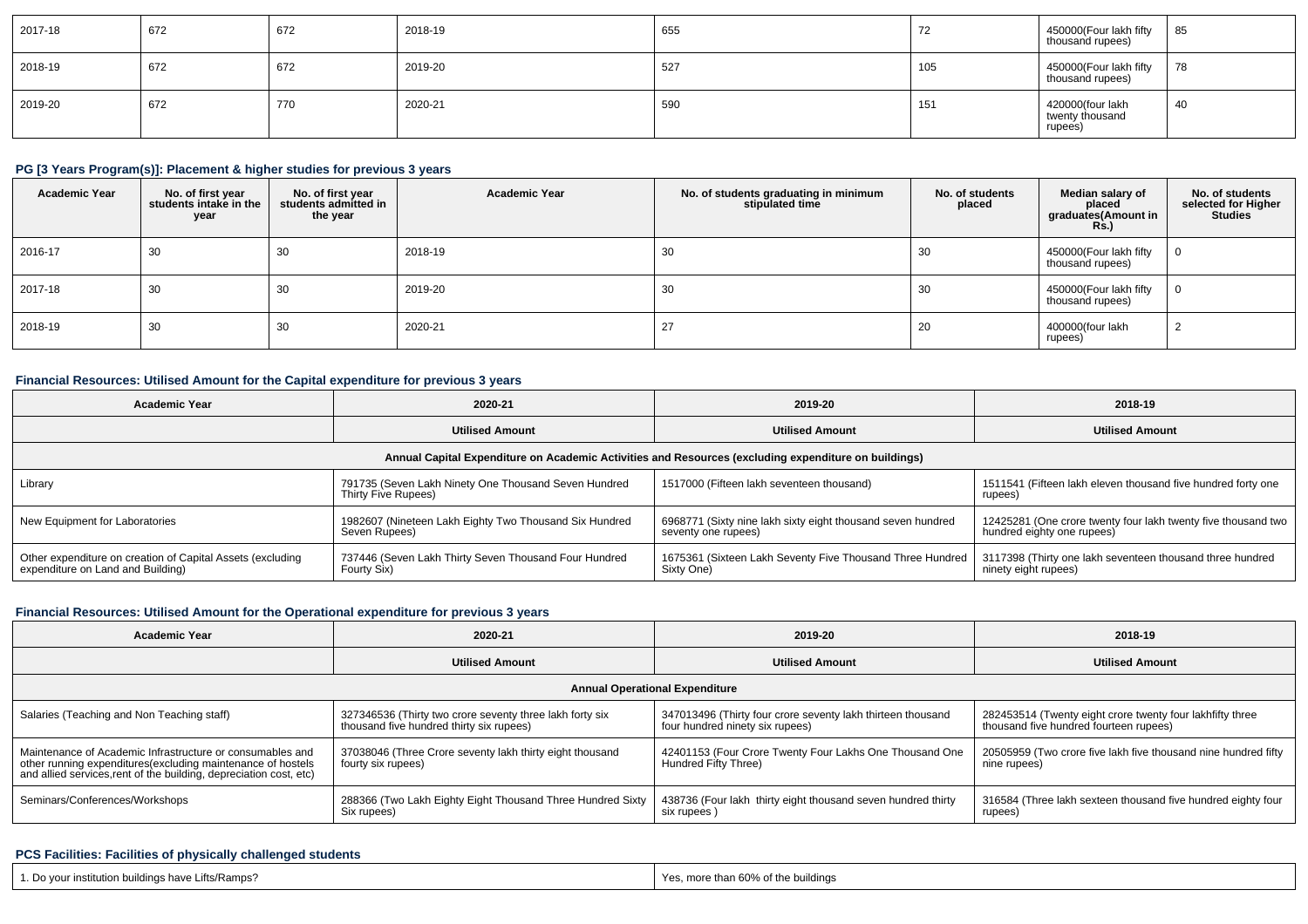| 2. Do your institution have provision for walking aids, including wheelchairs and transportation from one building to another for<br>handicapped students? | Yes                                 |
|------------------------------------------------------------------------------------------------------------------------------------------------------------|-------------------------------------|
| 3. Do your institution buildings have specially designed toilets for handicapped students?                                                                 | Yes, more than 60% of the buildings |

#### **Faculty Details**

| Srno           | Name                     | Age | Designation                | Gender | Qualification | <b>Experience (In</b><br>Months) | <b>Currently working</b><br>with institution? | <b>Joining Date</b> | <b>Leaving Date</b>      | <b>Association type</b> |
|----------------|--------------------------|-----|----------------------------|--------|---------------|----------------------------------|-----------------------------------------------|---------------------|--------------------------|-------------------------|
| $\mathbf{1}$   | Sujata Sathe             | 38  | <b>Assistant Professor</b> | Female | <b>SET</b>    | 181                              | Yes                                           | 01-07-2009          | Ξ.                       | Regular                 |
| 2              | Yogesh Parale            | 33  | <b>Assistant Professor</b> | Male   | M.A           | 107                              | Yes                                           | 01-08-2020          | $\overline{\phantom{a}}$ | Adhoc / Contractual     |
| 3              | Kimaya Mehta             | 29  | <b>Assistant Professor</b> | Female | M.Sc.         | 72                               | Yes                                           | 09-07-2018          | Ξ.                       | Adhoc / Contractual     |
| 4              | Pradnya Sawant           | 34  | <b>Assistant Professor</b> | Female | M.A           | 103                              | Yes                                           | 01-12-2018          | $\mathbf{u}$             | Regular                 |
| 5              | Neeta Unde               | 38  | <b>Assistant Professor</b> | Female | Ph.D          | 97                               | Yes                                           | 01-08-2014          | u.                       | Regular                 |
| 6              | Ravindrasing<br>Pardeshi | 60  | Associate Professor        | Male   | Ph.D          | 432                              | Yes                                           | 24-06-1985          | $\sim$                   | Regular                 |
| $\overline{7}$ | Kalyani Bhilare          | 39  | <b>Assistant Professor</b> | Female | M.Sc.         | 204                              | Yes                                           | 13-07-2004          | $\mathbf{u}$             | Regular                 |
| 8              | Swapna Kulkarni          | 44  | <b>Assistant Professor</b> | Female | M.Sc.         | 198                              | Yes                                           | 25-06-2008          | $\overline{a}$           | Regular                 |
| 9              | Madhavi Gambhire         | 48  | <b>Assistant Professor</b> | Female | <b>SET</b>    | 240                              | Yes                                           | 08-07-2009          | $\sim$                   | Regular                 |
| 10             | Swati Satpute            | 42  | <b>Assistant Professor</b> | Female | M.Sc.         | 240                              | Yes                                           | 18-07-2011          | $\sim$                   | Regular                 |
| 11             | Hrishikesh<br>Khaladkar  | 35  | <b>Assistant Professor</b> | Male   | M.Tech        | 120                              | Yes                                           | 04-07-2011          | $\mathbf{u}$             | Regular                 |
| 12             | Rasika Kulkarni          | 42  | <b>Assistant Professor</b> | Female | M.Sc.         | 210                              | Yes                                           | 18-11-2011          | Ξ.                       | Regular                 |
| 13             | Ankur Shukla             | 36  | <b>Assistant Professor</b> | Male   | M.Tech        | 108                              | Yes                                           | 28-07-2012          | $\overline{\phantom{a}}$ | Regular                 |
| 14             | Priyanka Kalbhor         | 35  | <b>Assistant Professor</b> | Female | <b>MCA</b>    | 132                              | Yes                                           | 20-06-2013          | $\overline{\phantom{a}}$ | Regular                 |
| 15             | <b>Trupti Bhosale</b>    | 30  | <b>Assistant Professor</b> | Female | M.Sc.         | 90                               | Yes                                           | 02-12-2013          | Ξ.                       | Regular                 |
| 16             | Rucha Joshi              | 35  | <b>Assistant Professor</b> | Female | M.Sc.         | 84                               | Yes                                           | 16-07-2014          | Щ,                       | Regular                 |
| 17             | Priya Maini              | 40  | <b>Assistant Professor</b> | Female | M. Phil       | 84                               | Yes                                           | 21-07-2014          | Щ,                       | Regular                 |
| 18             | Nishigandha<br>Harpale   | 32  | <b>Assistant Professor</b> | Female | M.Tech        | 78                               | Yes                                           | 03-07-2015          | $\overline{\phantom{a}}$ | Regular                 |
| 19             | Margaret Salve           | 34  | <b>Assistant Professor</b> | Female | M.Sc.         | 132                              | Yes                                           | 09-07-2015          | $\overline{\phantom{a}}$ | Regular                 |
| 20             | Uma Madje                | 33  | <b>Assistant Professor</b> | Female | M.Sc.         | 132                              | Yes                                           | 09-07-2015          | $\overline{\phantom{a}}$ | Regular                 |
| 21             | Neha Joshi               | 32  | <b>Assistant Professor</b> | Female | <b>SET</b>    | 120                              | Yes                                           | 09-07-2012          | $\mathbf{u}$             | Regular                 |
| 22             | Nandini Kotharkar        | 39  | <b>Assistant Professor</b> | Female | M.Sc.         | 96                               | Yes                                           | 01-07-2013          | $\sim$                   | Regular                 |
| 23             | Sanket Tembe             | 42  | <b>Assistant Professor</b> | Male   | Ph.D          | 72                               | Yes                                           | 05-01-2015          | $\overline{\phantom{a}}$ | Regular                 |
| 24             | Anil More                | 59  | Associate Professor        | Male   | Ph.D          | 360                              | Yes                                           | 16-07-1991          | $\overline{\phantom{a}}$ | Regular                 |
| 25             | Jogita Pandkar           | 49  | Associate Professor        | Female | Ph.D          | 228                              | Yes                                           | 21-11-2005          | $\overline{\phantom{a}}$ | Regular                 |
| 26             | Kavita Khobragade        | 49  | Associate Professor        | Female | Ph.D          | 300                              | Yes                                           | 18-12-1996          | $\mathbf{u}$             | Regular                 |
| 27             | Vedavati Pethe           | 48  | <b>Assistant Professor</b> | Female | <b>SET</b>    | 144                              | Yes                                           | 03-02-2009          | $\sim$                   | Regular                 |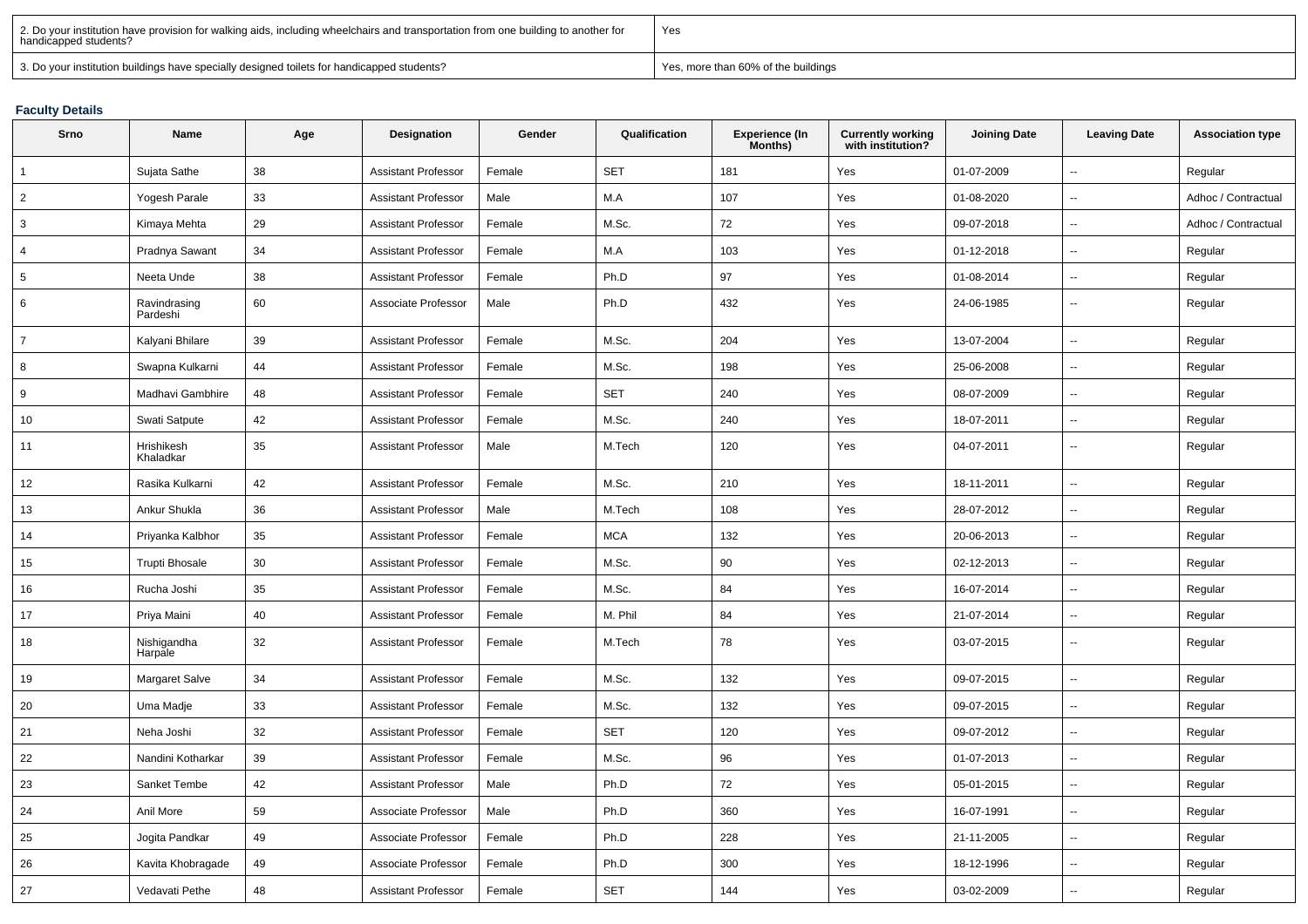| 28 | Vrushali Limaye          | 37 | <b>Assistant Professor</b> | Female | M.Sc.           | 181 | Yes | 01-07-2006 | $\overline{\phantom{a}}$ | Regular |
|----|--------------------------|----|----------------------------|--------|-----------------|-----|-----|------------|--------------------------|---------|
| 29 | Khatik Irfan             | 42 | <b>Assistant Professor</b> | Male   | M. Phil         | 168 | Yes | 16-07-2007 | $\overline{\phantom{a}}$ | Regular |
| 30 | Archana Khadilkar        | 47 | <b>Assistant Professor</b> | Female | MSc(Statistics) | 264 | Yes | 01-09-1999 | --                       | Regular |
| 31 | Swarupa Chowdhury        | 42 | <b>Assistant Professor</b> | Female | M.Sc.           | 228 | Yes | 23-11-2005 | -−                       | Regular |
| 32 | <b>Rupali Seth</b>       | 47 | Associate Professor        | Female | Ph.D            | 186 | Yes | 25-01-2006 | $\overline{\phantom{a}}$ | Regular |
| 33 | Vijay Tadke              | 53 | Associate Professor        | Male   | Ph.D            | 360 | Yes | 17-07-1991 | $\overline{\phantom{a}}$ | Regular |
| 34 | Anil Markandeya          | 50 | Associate Professor        | Male   | Ph.D            | 336 | Yes | 13-10-2006 | $\sim$                   | Regular |
| 35 | Kishor Sonawane          | 52 | Associate Professor        | Male   | Ph.D            | 288 | Yes | 01-12-1997 | ⊷.                       | Regular |
| 36 | Raka Dabhade             | 56 | Associate Professor        | Female | Ph.D            | 312 | Yes | 07-08-1995 | -−                       | Regular |
| 37 | Subhash Shende           | 55 | Associate Professor        | Male   | M.Sc.           | 397 | Yes | 01-07-1991 | -−                       | Regular |
| 38 | Ketaki Vaidya            | 44 | <b>Assistant Professor</b> | Female | Ph.D            | 139 | Yes | 01-01-2010 | --                       | Regular |
| 39 | Anil Sawarkar            | 41 | <b>Assistant Professor</b> | Male   | M. Phil         | 144 | Yes | 11-05-2009 | Ξ.                       | Regular |
| 40 | Ashish Yengantiwar       | 41 | Associate Professor        | Male   | Ph.D            | 188 | Yes | 21-11-2005 | $\overline{\phantom{a}}$ | Regular |
| 41 | Kalpana Kanke            | 38 | <b>Assistant Professor</b> | Female | <b>NET</b>      | 192 | Yes | 25-11-2005 | $\sim$                   | Regular |
| 42 | Madhuri Gokhale          | 44 | Associate Professor        | Female | Ph.D            | 252 | Yes | 15-06-2010 | --                       | Regular |
| 43 | Amruta Kulkarni          | 41 | <b>Assistant Professor</b> | Female | Ph.D            | 132 | Yes | 04-01-2010 | -−                       | Regular |
| 44 | Nanasaheb<br>Phatangare  | 40 | <b>Assistant Professor</b> | Male   | M.Sc.           | 138 | Yes | 23-01-2010 | --                       | Regular |
| 45 | Kishor Patil             | 45 | <b>Assistant Professor</b> | Male   | M.Sc.           | 206 | Yes | 25-05-2004 | $\overline{\phantom{a}}$ | Regular |
| 46 | Narayan Firke            | 41 | Associate Professor        | Male   | Ph.D            | 202 | Yes | 21-11-2005 | -−                       | Regular |
| 47 | Sushilkumar<br>Dhanmane  | 40 | <b>Assistant Professor</b> | Male   | Ph.D            | 196 | Yes | 01-04-2005 | $\overline{\phantom{a}}$ | Regular |
| 48 | Meenakshi Suresh         | 51 | <b>Assistant Professor</b> | Female | Ph.D            | 322 | Yes | 03-10-2006 | Ξ.                       | Regular |
| 49 | Parbati<br>Bandyopadhyay | 47 | <b>Assistant Professor</b> | Female | Ph.D            | 163 | Yes | 01-01-2008 | ⊷.                       | Regular |
| 50 | Jatinder Kaur            | 39 | <b>Assistant Professor</b> | Female | Ph.D            | 210 | Yes | 01-01-2008 | $\overline{\phantom{a}}$ | Regular |
| 51 | Sonali Joshi             | 53 | <b>Assistant Professor</b> | Female | Ph.D            | 294 | Yes | 01-08-2008 | -−                       | Regular |
| 52 | Dhanashri Godbole        | 42 | <b>Assistant Professor</b> | Female | Ph.D            | 168 | Yes | 02-07-2007 | --                       | Regular |
| 53 | Manisha<br>Dharmadhikari | 59 | <b>Assistant Professor</b> | Female | Ph.D            | 204 | Yes | 25-07-2011 | $\overline{\phantom{a}}$ | Regular |
| 54 | Tejas Borwankar          | 37 | <b>Assistant Professor</b> | Female | Ph.D            | 104 | Yes | 05-01-2015 | Щ,                       | Regular |
| 55 | Rupali Gaikwad           | 41 | <b>Assistant Professor</b> | Female | Ph.D            | 191 | Yes | 08-09-2007 | -−                       | Regular |
| 56 | Shraddha Kulkarni        | 37 | <b>Assistant Professor</b> | Female | SET             | 184 | Yes | 15-07-2008 | $\overline{\phantom{a}}$ | Regular |
| 57 | Priti Aphale             | 43 | <b>Assistant Professor</b> | Female | SET             | 192 | Yes | 07-07-2008 | $\overline{\phantom{a}}$ | Regular |
| 58 | Ashish Mane              | 39 | <b>Assistant Professor</b> | Male   | Ph.D            | 144 | Yes | 07-02-2009 | ⊶.                       | Regular |
| 59 | Amir Mulla               | 35 | <b>Assistant Professor</b> | Male   | <b>NET</b>      | 144 | Yes | 03-02-2009 | н,                       | Regular |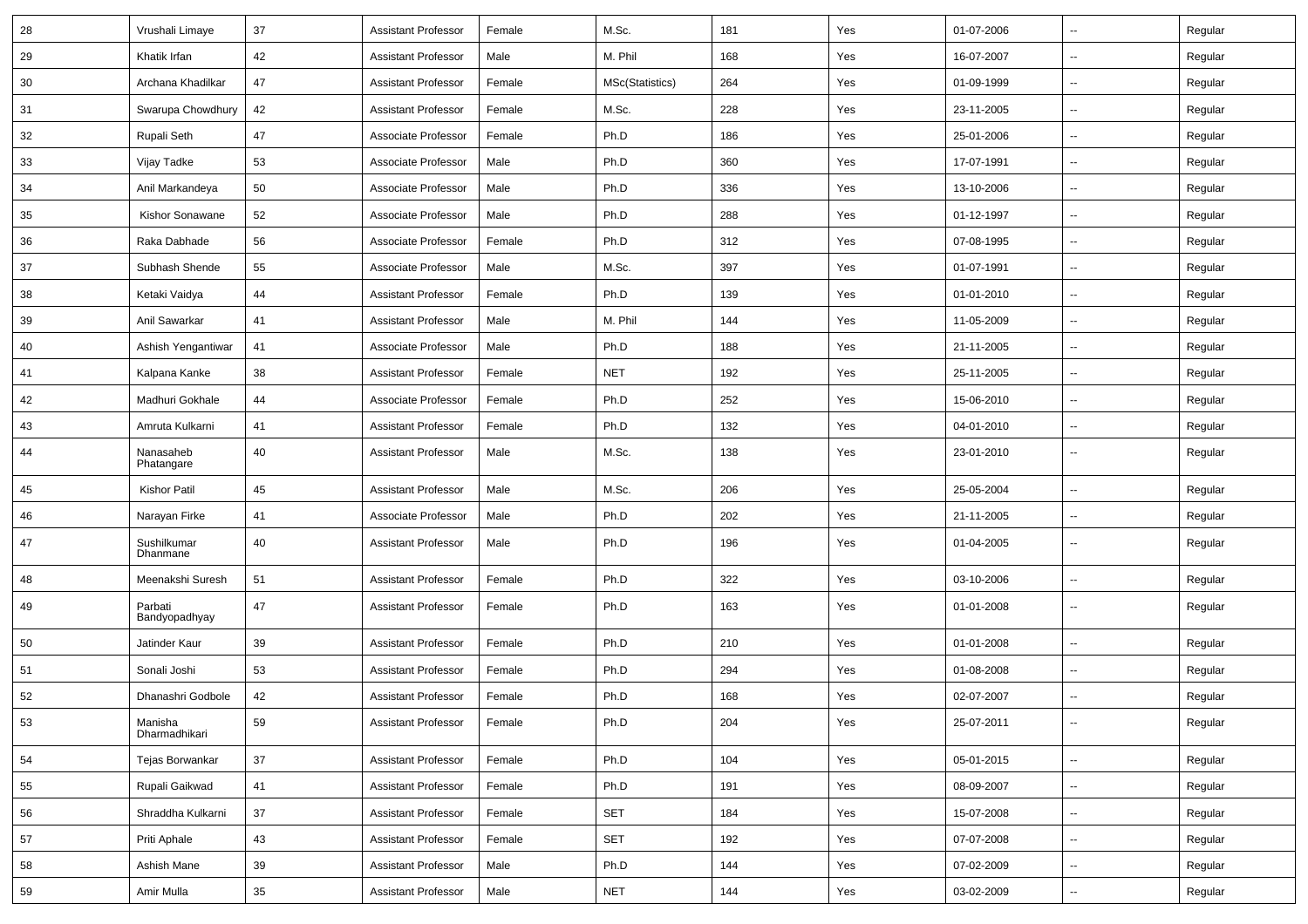| 60 | Vinayak Chavan          | 35 | <b>Assistant Professor</b> | Male   | Ph.D                       | 144 | Yes | 03-02-2009 | $\overline{\phantom{a}}$ | Regular |
|----|-------------------------|----|----------------------------|--------|----------------------------|-----|-----|------------|--------------------------|---------|
| 61 | Suneeti Gore            | 56 | <b>Assistant Professor</b> | Female | Ph.D                       | 300 | Yes | 14-08-2008 | $\sim$                   | Regular |
| 62 | Meghana Kulkarni        | 45 | <b>Assistant Professor</b> | Female | <b>NET</b>                 | 282 | Yes | 19-07-2006 | Ξ.                       | Regular |
| 63 | Shivaji Waghmare        | 38 | <b>Assistant Professor</b> | Male   | Ph.D                       | 180 | Yes | 20-09-2010 | $\overline{\phantom{a}}$ | Regular |
| 64 | Gauri Bhawkar           | 34 | <b>Assistant Professor</b> | Female | M.Sc.(Microbiology)        | 133 | Yes | 24-09-2010 | -−                       | Regular |
| 65 | Vidula Bindu            | 51 | <b>Assistant Professor</b> | Female | SET                        | 276 | Yes | 25-07-2011 | Щ,                       | Regular |
| 66 | Saylee Kalekar          | 42 | <b>Assistant Professor</b> | Female | SET                        | 120 | Yes | 29-07-2011 | $\sim$                   | Regular |
| 67 | Manaswi Gurjar          | 39 | <b>Assistant Professor</b> | Female | Ph.D                       | 203 | Yes | 16-07-2012 | $\sim$                   | Regular |
| 68 | Anuja Madhekar          | 34 | <b>Assistant Professor</b> | Female | <b>NET</b>                 | 108 | Yes | 20-07-2012 | Ξ.                       | Regular |
| 69 | Kalpana Kulkarni        | 50 | <b>Assistant Professor</b> | Female | Ph.D                       | 275 | Yes | 01-09-2006 | -−                       | Regular |
| 70 | Yogita Khandge          | 38 | <b>Assistant Professor</b> | Female | M.Sc.                      | 191 | Yes | 22-08-2005 | -−                       | Regular |
| 71 | Panchsheela<br>Kamble   | 36 | <b>Assistant Professor</b> | Female | M.Sc.                      | 143 | Yes | 16-09-2010 | $\sim$                   | Regular |
| 72 | Megha Deuskar           | 44 | <b>Assistant Professor</b> | Female | Ph.D                       | 150 | Yes | 03-02-2009 | ц.                       | Regular |
| 73 | Sheetal Ruikar          | 42 | <b>Assistant Professor</b> | Female | Ph.D                       | 168 | Yes | 03-02-2009 | Ξ.                       | Regular |
| 74 | Vijay Rangari           | 42 | <b>Assistant Professor</b> | Male   | Ph.D                       | 149 | Yes | 18-02-2009 | ⊷.                       | Regular |
| 75 | Madhuri Ukey            | 41 | <b>Assistant Professor</b> | Female | M.Sc.                      | 161 | Yes | 24-02-2009 | Ξ.                       | Regular |
| 76 | Aneesh Soman            | 42 | <b>Assistant Professor</b> | Male   | M.Sc.                      | 126 | Yes | 01-01-2011 | $\overline{\phantom{a}}$ | Regular |
| 77 | Nitin Kulkarni          | 57 | Professor                  | Male   | Ph.D                       | 419 | Yes | 04-09-1986 | -−                       | Regular |
| 78 | Sujata Bamane           | 50 | Associate Professor        | Female | Ph.D                       | 311 | Yes | 01-09-1995 | Ξ.                       | Regular |
| 79 | Kiran Fulzele           | 44 | <b>Assistant Professor</b> | Female | Ph.D                       | 174 | Yes | 04-02-2009 | $\sim$                   | Regular |
| 80 | Navnath<br>Chandanshive | 57 | Professor                  | Male   | Ph.D                       | 372 | Yes | 08-10-1990 | ⊷.                       | Regular |
| 81 | Nishant Gadpayle        | 58 | Associate Professor        | Male   | M. Phil                    | 294 | Yes | 07-01-1997 | ш.                       | Regular |
| 82 | Nita Dhavale            | 38 | <b>Assistant Professor</b> | Female | M.Sc.                      | 180 | Yes | 04-02-2009 | Ξ.                       | Regular |
| 83 | Siddhartha Agale        | 57 | Associate Professor        | Male   | Ph.D                       | 402 | Yes | 17-12-1990 | -−                       | Regular |
| 84 | Vinaykumar Acharya      | 53 | Associate Professor        | Male   | Ph.D                       | 348 | Yes | 15-07-1992 | -−                       | Regular |
| 85 | Kishor Pendharkar       | 52 | Associate Professor        | Male   | Ph.D                       | 348 | Yes | 03-08-1992 |                          | Regular |
| 86 | Prakash Pawar           | 53 | Associate Professor        | Male   | M.A                        | 332 | Yes | 05-12-1993 | $\overline{\phantom{a}}$ | Regular |
| 87 | Arati Khatu             | 47 | Associate Professor        | Female | M.A.(Political<br>Science) | 284 | Yes | 01-12-1997 | $\sim$                   | Regular |
| 88 | Sonalika Pawar          | 41 | <b>Assistant Professor</b> | Female | Ph.D                       | 109 | Yes | 15-06-2017 | $\overline{\phantom{a}}$ | Regular |
| 89 | Rohitkumar Gore         | 38 | <b>Assistant Professor</b> | Male   | Ph.D                       | 102 | Yes | 07-01-2013 | $\overline{\phantom{a}}$ | Regular |
| 90 | Abhijit Papalkar        | 47 | <b>Assistant Professor</b> | Male   | Ph.D                       | 175 | Yes | 07-01-2013 | $\sim$                   | Regular |
| 91 | Samir Onkar             | 42 | <b>Assistant Professor</b> | Male   | Ph.D                       | 192 | Yes | 01-07-2013 | -−                       | Regular |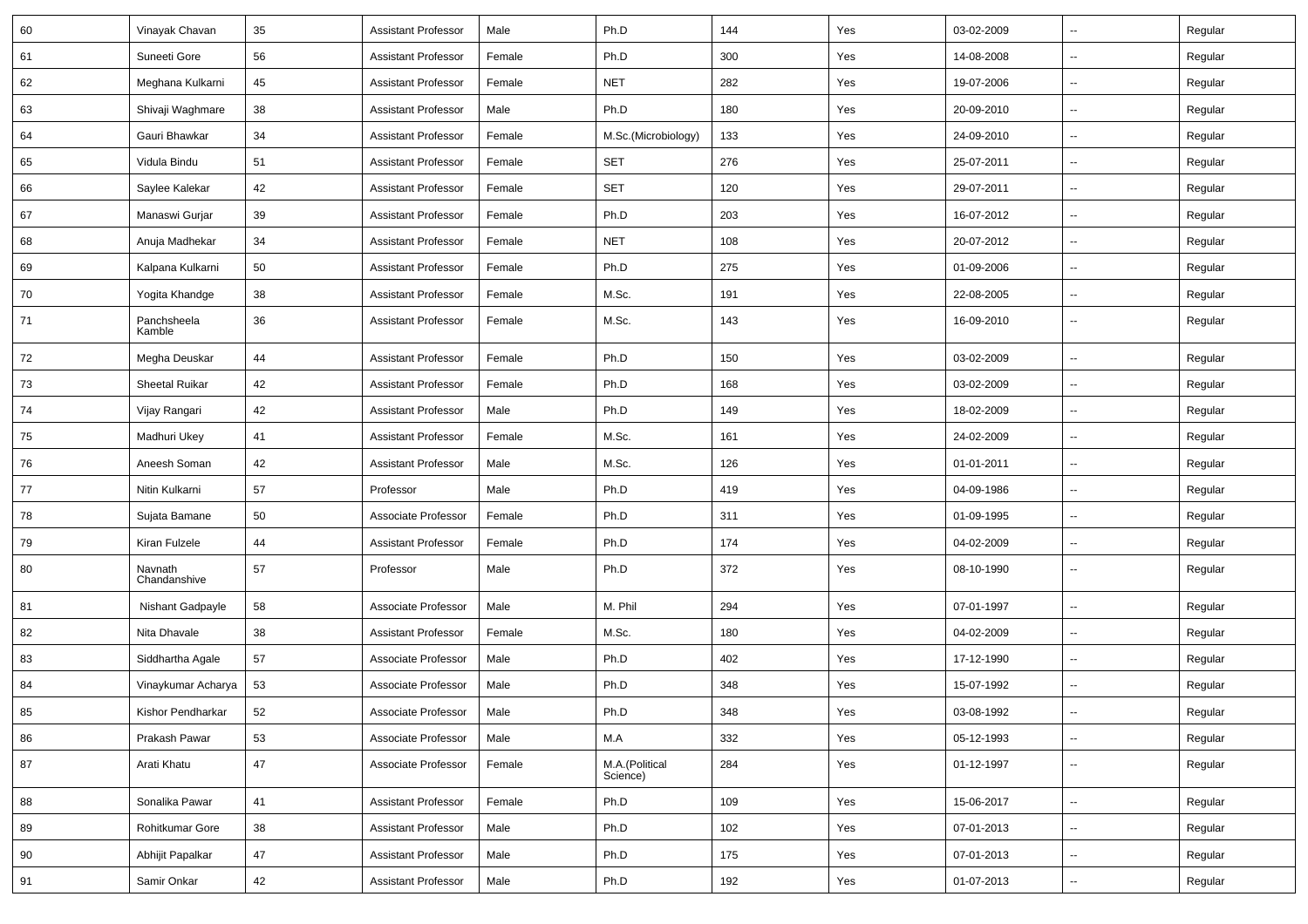| 92  | Poonam Deshpande       | 41 | <b>Assistant Professor</b> | Female | Ph.D       | 129 | Yes | 01-01-2014 | $\overline{\phantom{a}}$ | Regular             |
|-----|------------------------|----|----------------------------|--------|------------|-----|-----|------------|--------------------------|---------------------|
| 93  | Kirti Limgaokar        | 44 | <b>Assistant Professor</b> | Female | Ph.D       | 136 | Yes | 01-09-2014 | н.                       | Regular             |
| 94  | Bhagyashri Somani      | 35 | <b>Assistant Professor</b> | Female | M.Sc.      | 150 | Yes | 09-08-2010 | $\overline{a}$           | Regular             |
| 95  | Swati Joglekar         | 55 | Associate Professor        | Female | M. Phil    | 396 | Yes | 07-07-1988 | --                       | Regular             |
| 96  | Deepali Dhainje        | 45 | <b>Assistant Professor</b> | Female | Ph.D       | 264 | Yes | 13-04-1999 | -−                       | Regular             |
| 97  | Aparna<br>Vaidyanathan | 47 | <b>Assistant Professor</b> | Female | M. Phil    | 292 | Yes | 13-04-1999 | -−                       | Regular             |
| 98  | Kalpana Joshi          | 42 | <b>Assistant Professor</b> | Female | M.Sc.      | 216 | Yes | 22-07-2003 | $\mathbf{u}$             | Regular             |
| 99  | Jeevan Limaye          | 40 | <b>Assistant Professor</b> | Male   | <b>MCS</b> | 204 | Yes | 01-07-2004 | $\overline{\phantom{a}}$ | Regular             |
| 100 | Rashmme Chaudhry       | 46 | <b>Assistant Professor</b> | Female | M.Sc.      | 196 | Yes | 22-02-2005 | -−                       | Regular             |
| 101 | Anjali Naik            | 44 | <b>Assistant Professor</b> | Female | M.Sc.      | 216 | Yes | 19-08-2005 | $\overline{\phantom{a}}$ | Regular             |
| 102 | Lakhichand Patil       | 40 | <b>Assistant Professor</b> | Male   | M.Sc.      | 192 | Yes | 13-07-2006 | --                       | Regular             |
| 103 | Dhiraj Nage            | 45 | <b>Assistant Professor</b> | Male   | <b>MCA</b> | 160 | Yes | 01-07-2008 | -−                       | Regular             |
| 104 | Kalyani Gaikwad        | 40 | <b>Assistant Professor</b> | Female | M.Sc.      | 162 | Yes | 07-07-2008 | $\mathbf{u}$             | Regular             |
| 105 | Lochana Mahajan        | 38 | <b>Assistant Professor</b> | Female | <b>NET</b> | 148 | Yes | 03-02-2009 | $\overline{\phantom{a}}$ | Regular             |
| 106 | Sreelalitha Talluri    | 47 | <b>Assistant Professor</b> | Female | <b>MCA</b> | 148 | Yes | 01-07-2009 | н.                       | Regular             |
| 107 | Sujata Ambekar         | 42 | <b>Assistant Professor</b> | Female | M.Sc.      | 144 | Yes | 01-07-2009 | $\overline{\phantom{a}}$ | Regular             |
| 108 | Smita Bhanap           | 41 | <b>Assistant Professor</b> | Female | M.Sc.      | 228 | Yes | 15-07-2010 | --                       | Regular             |
| 109 | Lalit Sonawane         | 36 | <b>Assistant Professor</b> | Male   | M.Sc.      | 156 | Yes | 15-07-2010 | -−                       | Regular             |
| 110 | Arati Nimgaonkar       | 41 | <b>Assistant Professor</b> | Female | M. Phil    | 192 | Yes | 04-07-2011 | $\overline{a}$           | Regular             |
| 111 | <b>Tushar Deshmukh</b> | 44 | <b>Assistant Professor</b> | Male   | M.Sc.      | 192 | Yes | 04-07-2011 | Ξ.                       | Regular             |
| 112 | Chandra Sengupta       | 33 | <b>Assistant Professor</b> | Female | <b>NET</b> | 60  | Yes | 13-07-2016 | н.                       | Adhoc / Contractual |
| 113 | Ranjana Ubale          | 37 | <b>Assistant Professor</b> | Female | M.Sc.      | 157 | Yes | 15-06-2009 | --                       | Regular             |
| 114 | Anuradha Wagh          | 55 | <b>Assistant Professor</b> | Female | M. Phil    | 180 | Yes | 10-07-2006 | --                       | Regular             |
| 115 | Gauri Lohar            | 34 | <b>Assistant Professor</b> | Female | M. Phil    | 145 | Yes | 01-07-2011 | --                       | Regular             |
| 116 | Archana Tanwar         | 38 | <b>Assistant Professor</b> | Female | M. Phil    | 168 | Yes | 21-11-2007 | ۵.                       | Regular             |
| 117 | <b>Nilam Patil</b>     | 35 | <b>Assistant Professor</b> | Female | M. Phil    | 174 | Yes | 10-07-2010 | -−                       | Regular             |
| 118 | Sunanda Kate           | 58 | Associate Professor        | Female | M.Sc.      | 376 | Yes | 20-03-1990 | $\sim$                   | Regular             |
| 119 | Kishor Kharat          | 57 | Associate Professor        | Male   | M.Sc.      | 375 | Yes | 02-05-1990 | щ.                       | Regular             |
| 120 | Minakshi Mahajan       | 56 | Associate Professor        | Female | Ph.D       | 396 | Yes | 24-07-1998 | $\sim$                   | Regular             |
| 121 | Vaishali Thakur        | 44 | <b>Assistant Professor</b> | Female | Ph.D       | 195 | Yes | 21-11-2005 | -−                       | Regular             |
| 122 | Ujwala Patil           | 42 | <b>Assistant Professor</b> | Female | Ph.D       | 214 | Yes | 04-10-2006 | ц.                       | Regular             |
| 123 | Raju Murkute           | 40 | <b>Assistant Professor</b> | Male   | M.Sc.      | 156 | Yes | 01-08-2008 | $\sim$                   | Regular             |
| 124 | Nitin Ganjave          | 48 | <b>Assistant Professor</b> | Male   | M.Sc.      | 215 | Yes | 02-09-2008 | ₩,                       | Regular             |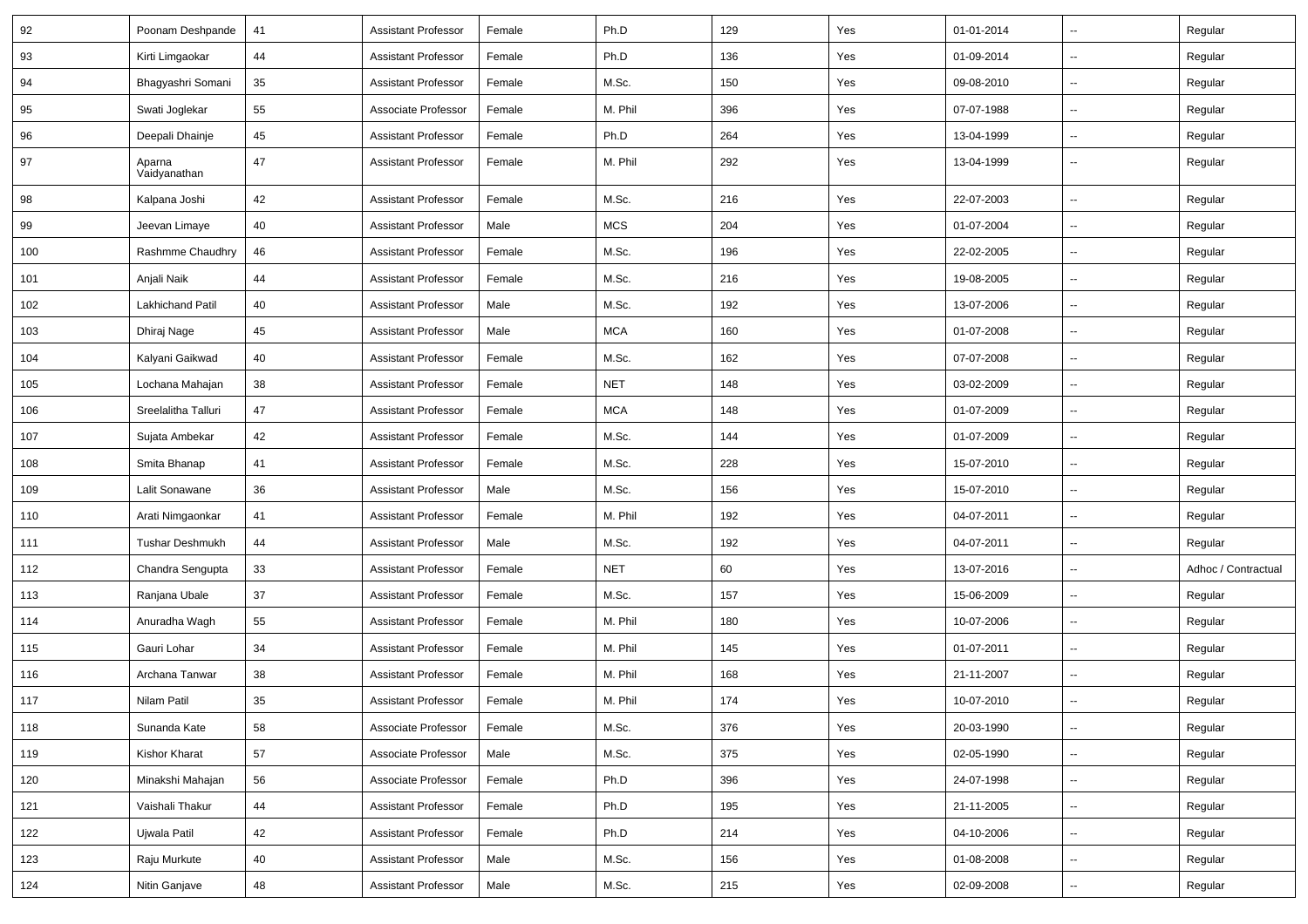| 125 | Ujwala Gaware         | 35 | <b>Assistant Professor</b> | Female | M.Sc.      | 139 | Yes | 08-01-2010 | $\overline{\phantom{a}}$ | Regular |
|-----|-----------------------|----|----------------------------|--------|------------|-----|-----|------------|--------------------------|---------|
| 126 | Surekha Rongate       | 50 | <b>Assistant Professor</b> | Female | Ph.D       | 288 | Yes | 01-12-1997 | ⊷.                       | Regular |
| 127 | Nirmala Talape        | 39 | <b>Assistant Professor</b> | Female | Ph.D       | 178 | Yes | 03-10-2006 | $\sim$                   | Regular |
| 128 | Shubhangi Katti       | 57 | Associate Professor        | Female | M.Sc(Phy)  | 397 | Yes | 12-10-1990 | --                       | Regular |
| 129 | Amruta Kathe          | 53 | Associate Professor        | Female | <b>SET</b> | 360 | Yes | 10-08-1992 | -−                       | Regular |
| 130 | Madhukar Zambare      | 57 | Associate Professor        | Male   | Ph.D       | 344 | Yes | 01-12-1992 | $\overline{\phantom{a}}$ | Regular |
| 131 | Vijay Labade          | 47 | <b>Assistant Professor</b> | Male   | Ph.D       | 269 | Yes | 22-02-1999 | $\overline{\phantom{a}}$ | Regular |
| 132 | Chetan Sonawane       | 43 | Associate Professor        | Male   | Ph.D       | 250 | Yes | 30-01-2003 | ⊷.                       | Regular |
| 133 | Prasanna<br>Deshpande | 44 | <b>Assistant Professor</b> | Male   | Ph.D       | 178 | Yes | 09-10-2006 | $\overline{\phantom{a}}$ | Regular |
| 134 | Shashikant Raut       | 54 | Associate Professor        | Male   | Ph.D       | 372 | Yes | 06-08-1990 | Ξ.                       | Regular |
| 135 | Shyam Mude            | 44 | <b>Assistant Professor</b> | Male   | Ph.D       | 178 | Yes | 06-10-2006 | --                       | Regular |
| 136 | Devdutt Upasani       | 36 | <b>Assistant Professor</b> | Male   | Ph.D       | 169 | Yes | 21-02-2011 | -−                       | Regular |
| 137 | Gautam Sonawane       | 56 | <b>Assistant Professor</b> | Male   | <b>SET</b> | 108 | Yes | 24-08-2012 | $\mathbf{u}$             | Regular |
| 138 | Santosh Dhotre        | 40 | <b>Assistant Professor</b> | Male   | Ph.D       | 156 | Yes | 01-09-2008 | $\overline{\phantom{a}}$ | Regular |
| 139 | Santosh Ghuge         | 42 | Associate Professor        | Male   | Ph.D       | 192 | Yes | 21-11-2005 | ⊷.                       | Regular |
| 140 | Sanjaykumar Koli      | 48 | Associate Professor        | Male   | Ph.D       | 284 | Yes | 01-12-1997 | $\overline{\phantom{a}}$ | Regular |
| 141 | Rupali Shinde         | 49 | <b>Assistant Professor</b> | Female | Ph.D       | 295 | Yes | 03-01-1997 | --                       | Regular |
| 142 | Anand Katikar         | 47 | Associate Professor        | Male   | Ph.D       | 162 | Yes | 15-01-2008 | -−                       | Regular |
| 143 | Anant Nanajkar        | 57 | <b>Assistant Professor</b> | Male   | M.Sc.      | 348 | Yes | 01-08-1992 | --                       | Regular |
| 144 | Manish Agalave        | 40 | <b>Assistant Professor</b> | Male   | <b>NET</b> | 139 | Yes | 07-01-2010 | $\overline{\phantom{a}}$ | Regular |
| 145 | Radhika Jadhav        | 42 | <b>Assistant Professor</b> | Female | Ph.D       | 138 | Yes | 08-01-2010 | $\overline{\phantom{a}}$ | Regular |
| 146 | Kailash Sapnar        | 49 | <b>Assistant Professor</b> | Male   | Ph.D       | 320 | Yes | 29-11-1994 | --                       | Regular |
| 147 | Alpana Shinde         | 46 | <b>Assistant Professor</b> | Female | M.Sc(Phy)  | 268 | Yes | 02-02-2000 | --                       | Regular |
| 148 | Nandkumar Mandlik     | 47 | Associate Professor        | Male   | Ph.D       | 263 | Yes | 11-12-2000 | --                       | Regular |
| 149 | Ramchandra Narhe      | 52 | <b>Assistant Professor</b> | Male   | Ph.D       | 178 | Yes | 05-10-2006 | ۵.                       | Regular |
| 150 | Sunil Kulkarni        | 58 | <b>Assistant Professor</b> | Male   | Ph.D       | 180 | Yes | 01-11-2006 | --                       | Regular |
| 151 | Pallavi Dixit         | 40 | <b>Assistant Professor</b> | Female | M.Tech     | 156 | Yes | 01-08-2008 | $\sim$                   | Regular |
| 152 | Alka Deshmukh         | 40 | <b>Assistant Professor</b> | Female | Ph.D       | 131 | Yes | 04-09-2012 | щ.                       | Regular |
| 153 | Nileema Bhalerao      | 43 | <b>Assistant Professor</b> | Female | Ph.D       | 248 | Yes | 15-12-2000 | $\overline{\phantom{a}}$ | Regular |
| 154 | Deepa Kulkarni        | 51 | <b>Assistant Professor</b> | Female | M.Sc.      | 336 | Yes | 01-08-1995 | -−                       | Regular |
| 155 | Charuta Dabir         | 53 | <b>Assistant Professor</b> | Female | M. Phil    | 174 | Yes | 06-01-2010 | ц.                       | Regular |
| 156 | Anukriti Nigam        | 44 | <b>Assistant Professor</b> | Female | Ph.D       | 215 | Yes | 03-10-2006 | Щ,                       | Regular |
| 157 | Sanjay Kumbhar        | 53 | Associate Professor        | Male   | Ph.D       | 348 | Yes | 05-12-2006 | ₩,                       | Regular |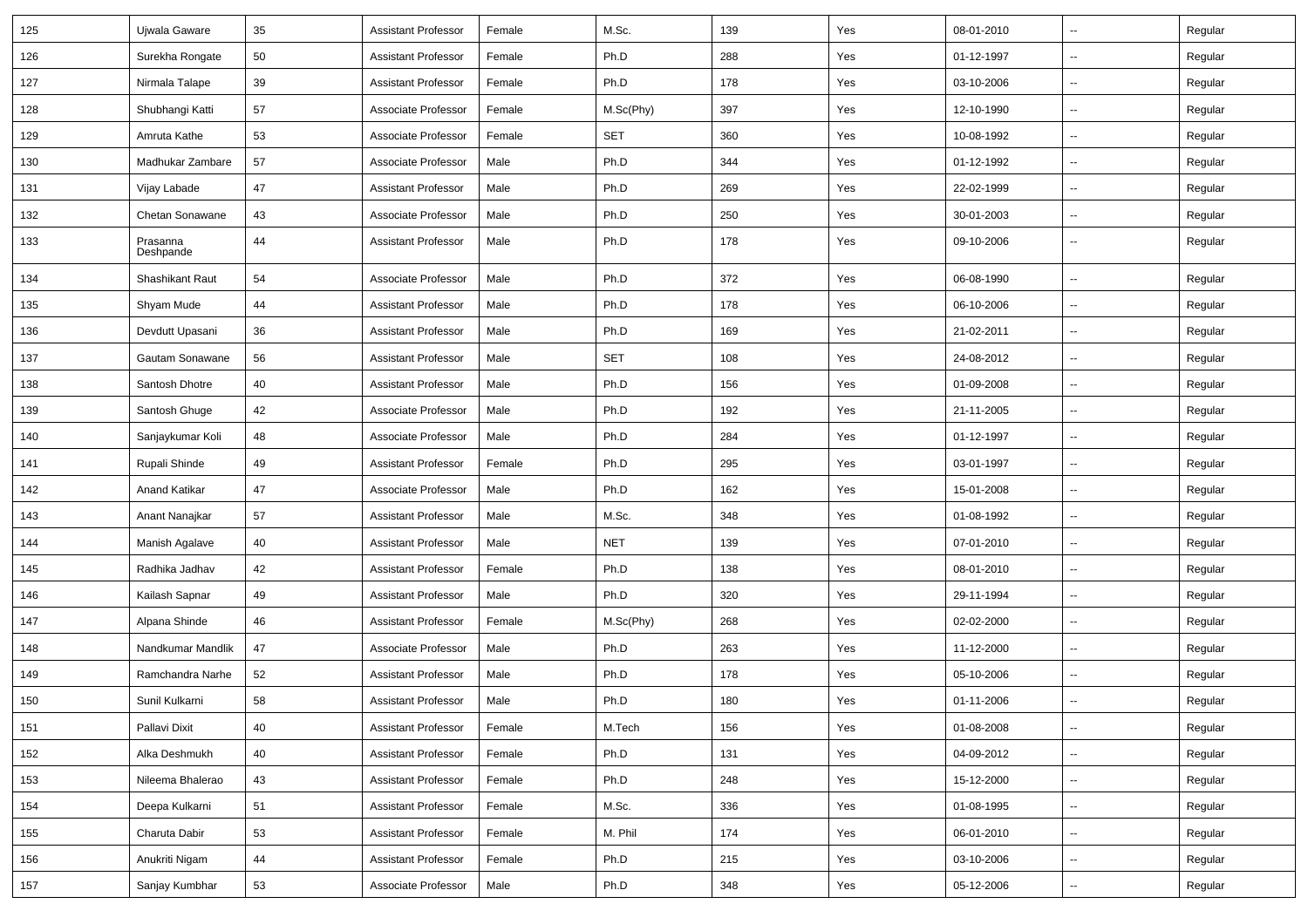| 158 | Samir Terdalkar            | 47 | <b>Assistant Professor</b> | Male   | Ph.D            | 246    | Yes | 01-08-2008 | $\overline{\phantom{a}}$ | Regular             |
|-----|----------------------------|----|----------------------------|--------|-----------------|--------|-----|------------|--------------------------|---------------------|
| 159 | Pramod Phirke              | 50 | <b>Assistant Professor</b> | Male   | Ph.D            | 144    | Yes | 28-01-2010 | u.                       | Regular             |
| 160 | Manojkumar Kukade          | 53 | Associate Professor        | Male   | M. Phil         | 336    | Yes | 24-12-1993 | --                       | Regular             |
| 161 | <b>Bhupesh Taunk</b>       | 48 | <b>Assistant Professor</b> | Male   | M.Sc.           | 156    | Yes | 01-07-2009 | $\overline{\phantom{a}}$ | Regular             |
| 162 | Shital Gadekar             | 36 | <b>Assistant Professor</b> | Male   | <b>SET</b>      | 96     | Yes | 15-06-2017 | $\overline{\phantom{a}}$ | Regular             |
| 163 | Shivaji Kokate             | 30 | <b>Assistant Professor</b> | Male   | M.Sc.           | 49     | Yes | 15-06-2017 |                          | Regular             |
| 164 | <b>Ankit Rawal</b>         | 31 | <b>Assistant Professor</b> | Male   | <b>NET</b>      | 59     | Yes | 27-06-2017 | $\overline{\phantom{a}}$ | Regular             |
| 165 | Ishita Ghoshal             | 34 | <b>Assistant Professor</b> | Female | Ph.D            | 138    | Yes | 15-06-2017 | Ξ.                       | Regular             |
| 166 | Pravin Shinde              | 42 | <b>Assistant Professor</b> | Male   | M.A             | 72     | Yes | 27-06-2015 | u.                       | Adhoc / Contractual |
| 167 | Anuradha Dandekar          | 45 | <b>Assistant Professor</b> | Female | M. Phil         | 96     | Yes | 25-07-2013 | u.                       | Adhoc / Contractual |
| 168 | Rajashree<br>Deshpande     | 47 | <b>Assistant Professor</b> | Female | Ph.D            | 216    | Yes | 06-07-2016 | $\overline{\phantom{a}}$ | Adhoc / Contractual |
| 169 | Chinmay Thite              | 38 | <b>Assistant Professor</b> | Male   | M.Sc.           | 48     | Yes | 22-06-2017 | $\overline{\phantom{a}}$ | Adhoc / Contractual |
| 170 | Prathamesh Pawar           | 27 | <b>Assistant Professor</b> | Male   | M.Sc.           | 48     | No  | 22-06-2017 | 30-04-2020               | Adhoc / Contractual |
| 171 | Jayram Gadekar             | 36 | <b>Assistant Professor</b> | Male   | M. Phil         | 48     | No  | 22-06-2017 | 30-04-2020               | Adhoc / Contractual |
| 172 | Vikas Chitte               | 40 | <b>Assistant Professor</b> | Male   | <b>NET</b>      | 178    | Yes | 26-06-2007 | $\overline{\phantom{a}}$ | Regular             |
| 173 | Santosh Pharande           | 44 | <b>Assistant Professor</b> | Male   | Ph.D            | 247    | Yes | 01-01-2010 | $\overline{\phantom{a}}$ | Regular             |
| 174 | Chitra Sreedharan          | 56 | Associate Professor        | Female | Ph.D            | 348    | Yes | 21-11-2005 | u.                       | Regular             |
| 175 | Mayur Kshirsagar           | 37 | <b>Assistant Professor</b> | Male   | M.Sc.           | 108    | Yes | 06-08-2012 | $\overline{\phantom{a}}$ | Regular             |
| 176 | Gayatri Gurjar             | 41 | <b>Assistant Professor</b> | Female | Ph.D            | 64     | Yes | 20-01-2017 | $\overline{\phantom{a}}$ | Regular             |
| 177 | Himani Raichur             | 42 | <b>Assistant Professor</b> | Female | M.A             | 25     | Yes | 01-07-2019 | $\overline{\phantom{a}}$ | Adhoc / Contractual |
| 178 | Madhu Rajput               | 25 | <b>Assistant Professor</b> | Female | M.Sc.           | 36     | Yes | 15-07-2018 | u.                       | Adhoc / Contractual |
| 179 | Vinayak Nikas              | 31 | <b>Assistant Professor</b> | Male   | M.Sc.           | 24     | Yes | 13-07-2019 | $\overline{\phantom{a}}$ | Adhoc / Contractual |
| 180 | Dattatray Shelke           | 29 | <b>Assistant Professor</b> | Male   | M.Sc.           | 24     | Yes | 13-07-2019 |                          | Adhoc / Contractual |
| 181 | Abhijeet Rajmane           | 25 | <b>Assistant Professor</b> | Male   | M.Sc(Phy)       | 24     | Yes | 15-07-2019 | --                       | Adhoc / Contractual |
| 182 | Shantanou<br>Gangakhedkarr | 28 | <b>Assistant Professor</b> | Male   | M.A.(Economics) | 24     | Yes | 15-07-2019 |                          | Adhoc / Contractual |
| 183 | Priti Chougule             | 45 | Assistant Professor        | Female | Ph.D            | $60\,$ | Yes | 15-07-2019 |                          | Adhoc / Contractual |
| 184 | Anita Jigjinni             | 55 | <b>Assistant Professor</b> | Female | M.A             | 24     | Yes | 15-07-2019 | $\overline{\phantom{a}}$ | Adhoc / Contractual |
| 185 | Shubham Mudrale            | 25 | <b>Assistant Professor</b> | Male   | M.Sc.           | 24     | Yes | 15-07-2019 | $\overline{\phantom{a}}$ | Adhoc / Contractual |
| 186 | Kusum Rawat                | 39 | <b>Assistant Professor</b> | Female | M. Phil         | 192    | Yes | 05-01-2015 | Ξ.                       | Regular             |
| 187 | Shardool Thakur            | 47 | Associate Professor        | Male   | Ph.D            | 252    | Yes | 24-04-2003 | Ξ.                       | Regular             |
| 188 | Sunil Howal                | 37 | <b>Assistant Professor</b> | Male   | M.Sc.           | 125    | Yes | 17-02-2011 | --                       | Regular             |
| 189 | Ravindra Shinde            | 41 | <b>Assistant Professor</b> | Male   | M.Sc.           | 125    | Yes | 21-02-2011 | ۰.                       | Regular             |
| 190 | Sagar Wavhal               | 35 | <b>Assistant Professor</b> | Male   | M.Sc.           | 62     | Yes | 15-06-2017 | $\overline{\phantom{a}}$ | Regular             |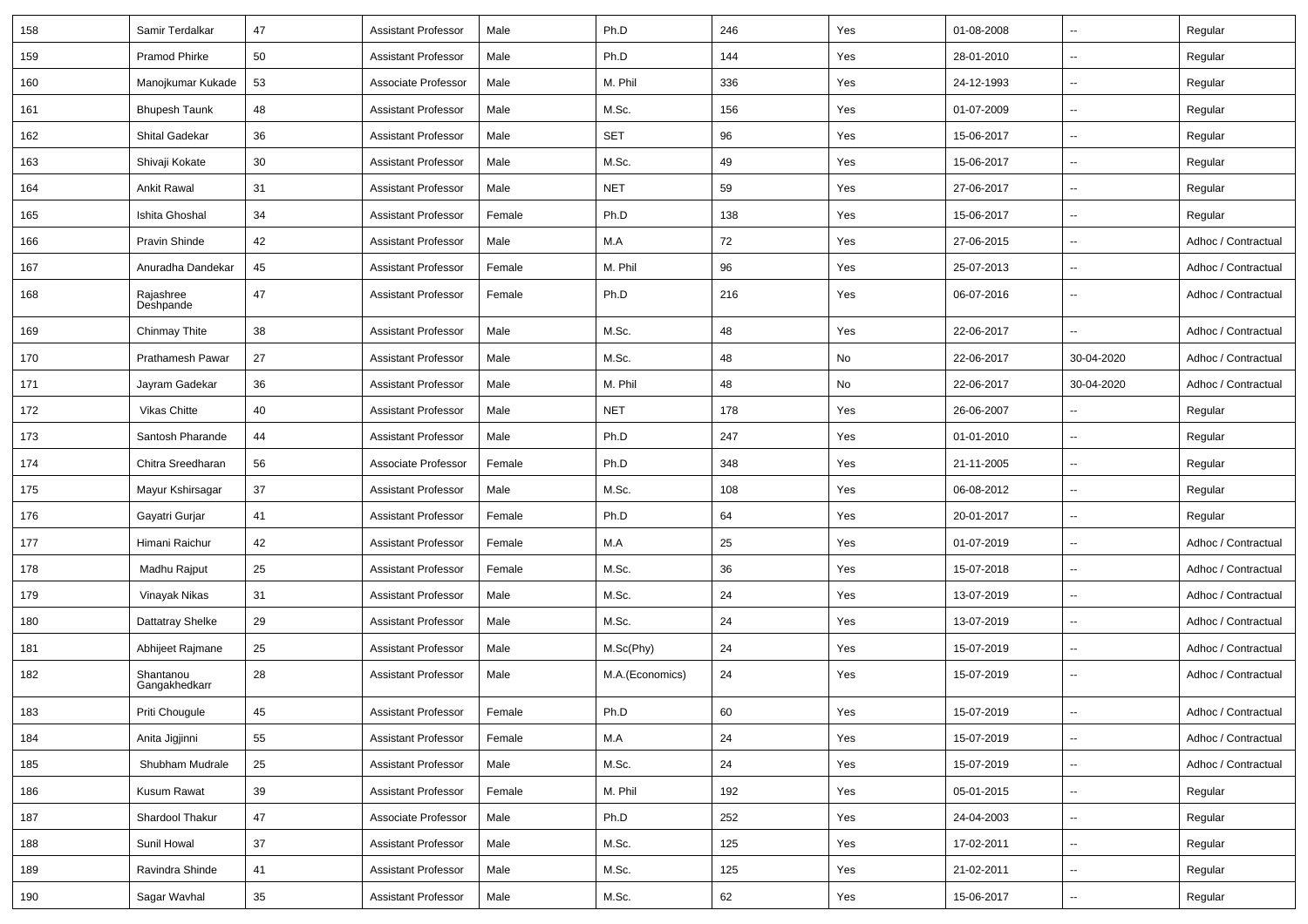| 191 | Shahaji Kharat                        | 30 | <b>Assistant Professor</b> | Male   | M.Sc(Phy)       | 49  | Yes | 15-06-2017 | $\overline{\phantom{a}}$ | Regular             |
|-----|---------------------------------------|----|----------------------------|--------|-----------------|-----|-----|------------|--------------------------|---------------------|
| 192 | Gajanan Harale                        | 33 | <b>Assistant Professor</b> | Male   | M.Sc(Phy)       | 60  | Yes | 15-06-2017 | $\overline{\phantom{a}}$ | Regular             |
| 193 | Swati Gaikwad                         | 30 | <b>Assistant Professor</b> | Female | M.Sc(Phy)       | 49  | Yes | 15-06-2017 | $\overline{\phantom{a}}$ | Regular             |
| 194 | Suraj Karande                         | 27 | <b>Assistant Professor</b> | Male   | M.A.(Economics) | 48  | No  | 21-06-2017 | 30-04-2020               | Adhoc / Contractual |
| 195 | <b>Tripti Mandal</b>                  | 42 | <b>Assistant Professor</b> | Female | M.Sc(Phy)       | 24  | Yes | 13-07-2019 | --                       | Adhoc / Contractual |
| 196 | Rahul Aher                            | 37 | <b>Assistant Professor</b> | Male   | M.Sc(Phy)       | 24  | Yes | 13-07-2019 | $\ddotsc$                | Adhoc / Contractual |
| 197 | Anup Suralkar                         | 35 | <b>Assistant Professor</b> | Male   | M.Sc(Phy)       | 24  | Yes | 15-07-2019 | $\overline{\phantom{a}}$ | Adhoc / Contractual |
| 198 | Amruta Gondil                         | 47 | <b>Assistant Professor</b> | Female | <b>NET</b>      | 48  | Yes | 23-06-2017 | $\overline{\phantom{a}}$ | Adhoc / Contractual |
| 199 | Manish Hiray                          | 35 | <b>Assistant Professor</b> | Male   | M.Sc(Phy)       | 48  | Yes | 15-07-2019 | $\overline{\phantom{a}}$ | Adhoc / Contractual |
| 200 | Gajanan Bhosle                        | 35 | <b>Assistant Professor</b> | Male   | Ph.D            | 24  | Yes | 06-07-2019 | --                       | Adhoc / Contractual |
| 201 | Kaivalya Behere                       | 27 | Other                      | Male   | M.Sc.           | 72  | Yes | 02-09-2019 | Ξ.                       | Visiting            |
| 202 | Avinash Kachere                       | 27 | <b>Assistant Professor</b> | Male   | M.Sc(Phy)       | 24  | No  | 13-07-2019 | 30-04-2020               | Adhoc / Contractual |
| 203 | Kashmira Harpale                      | 34 | <b>Assistant Professor</b> | Female | Ph.D            | 24  | No  | 12-09-2019 | 30-04-2020               | Adhoc / Contractual |
| 204 | Joshi Sonali<br>Satyanarayan          | 47 | <b>Assistant Professor</b> | Female | M.A             | 84  | Yes | 11-10-2021 | $\overline{\phantom{a}}$ | Adhoc / Contractual |
| 205 | Kolhapure Mitesh                      | 29 | <b>Assistant Professor</b> | Male   | M.A             | 18  | Yes | 11-10-2021 | $\overline{\phantom{a}}$ | Adhoc / Contractual |
| 206 | Nimbalkar Nikita<br>Ravindra          | 26 | <b>Assistant Professor</b> | Female | M.A             | 12  | Yes | 11-10-2021 | $\sim$                   | Adhoc / Contractual |
| 207 | Somkuvar Sneha                        | 26 | <b>Assistant Professor</b> | Female | M.A             | 24  | Yes | 11-10-2021 | $\ddotsc$                | Adhoc / Contractual |
| 208 | Wardhalwar<br>Mahindra                | 33 | <b>Assistant Professor</b> | Male   | Ph.D            | 12  | Yes | 11-10-2021 | $\overline{\phantom{a}}$ | Adhoc / Contractual |
| 209 | Shinde Manisha                        | 37 | <b>Assistant Professor</b> | Female | Ph.D            | 48  | Yes | 11-10-2021 | $\overline{\phantom{a}}$ | Adhoc / Contractual |
| 210 | Sawant Sneha Vinay                    | 25 | <b>Assistant Professor</b> | Female | M.Sc.           | 1   | Yes | 11-10-2021 | $\sim$                   | Adhoc / Contractual |
| 211 | Nalawade Pushkar<br>Deepak            | 29 | <b>Assistant Professor</b> | Male   | M.Sc.           | 12  | Yes | 11-10-2021 | $\ddotsc$                | Adhoc / Contractual |
| 212 | Dasgupta Sujaya                       | 40 | <b>Assistant Professor</b> | Female | Ph.D            | 102 | Yes | 11-10-2021 | $\sim$                   | Adhoc / Contractual |
| 213 | Trimal Vyjanthi                       | 34 | <b>Assistant Professor</b> | Female | M.A             | 84  | Yes | 11-10-2021 | $\sim$                   | Adhoc / Contractual |
| 214 | Borode Utkarsh<br>Vilasrao            | 25 | <b>Assistant Professor</b> | Male   | M.A             | 3   | Yes | 11-10-2021 | $\overline{\phantom{a}}$ | Adhoc / Contractual |
| 215 | Kalindar Shrikant                     | 30 | <b>Assistant Professor</b> | Male   | Ph.D            | 18  | Yes | 11-10-2021 | $\sim$                   | Adhoc / Contractual |
| 216 | Surve Shilpa                          | 26 | <b>Assistant Professor</b> | Female | M.A             | 1   | Yes | 11-10-2021 | $\sim$                   | Adhoc / Contractual |
| 217 | Pawar Skandapriya<br>Jagadeeshwararao | 32 | <b>Assistant Professor</b> | Female | B.A             | 36  | Yes | 11-10-2021 | $\sim$                   | Adhoc / Contractual |
| 218 | Vadera Khushaboo                      | 36 | <b>Assistant Professor</b> | Female | Ph.D            | 108 | Yes | 11-10-2021 | $\sim$                   | Adhoc / Contractual |
| 219 | Borde Varsha                          | 38 | <b>Assistant Professor</b> | Female | Ph.D            | 96  | Yes | 11-10-2021 | $\overline{\phantom{a}}$ | Adhoc / Contractual |
| 220 | Gadgil Arvind<br>Madhav               | 45 | <b>Assistant Professor</b> | Male   | M.Sc.           | 9   | Yes | 11-10-2021 | $\overline{\phantom{a}}$ | Adhoc / Contractual |